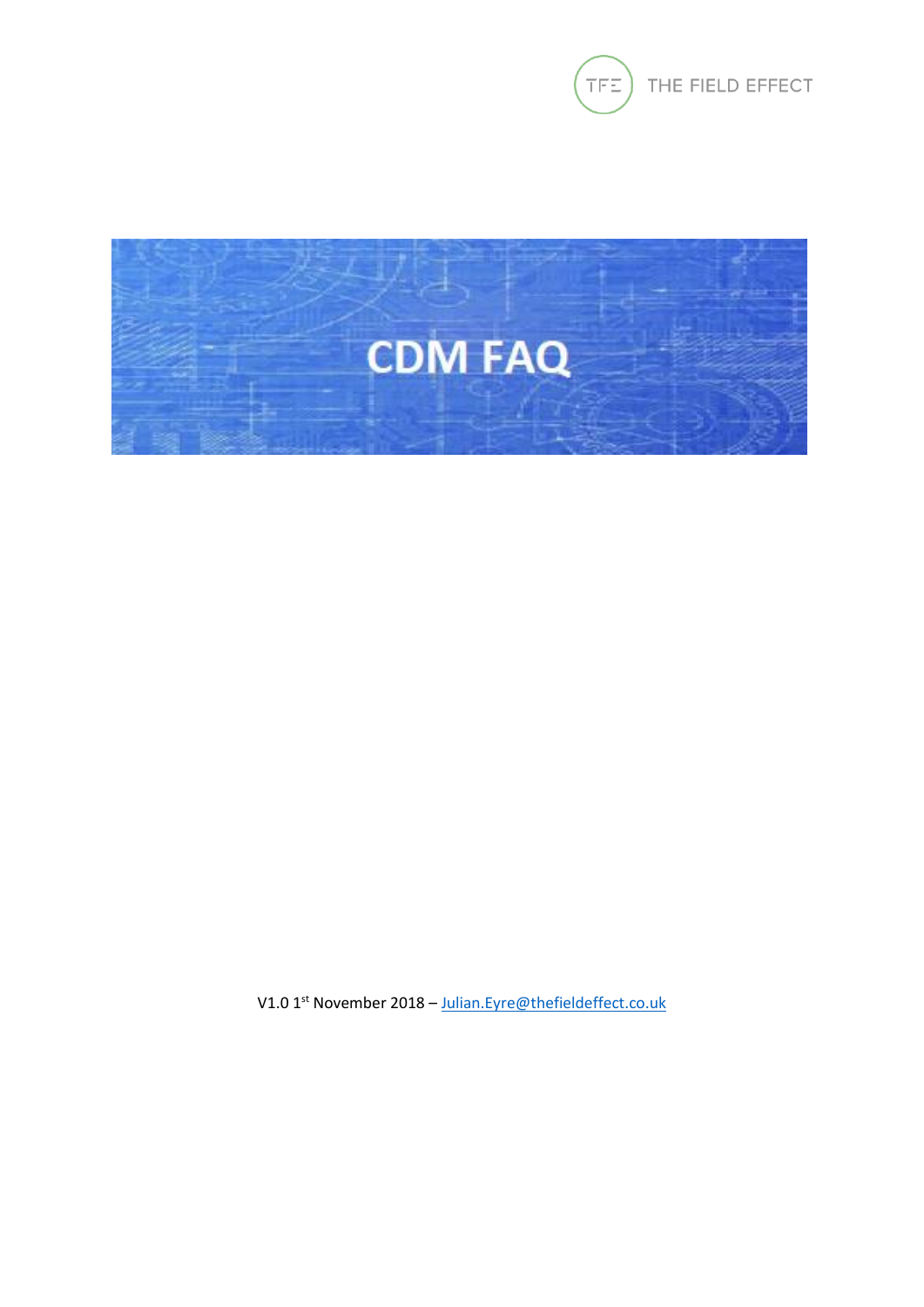

# Contents

| 1.  |  |
|-----|--|
| 2.  |  |
| 3.  |  |
| 4.  |  |
| 5.  |  |
| 6.  |  |
| 7.  |  |
| 8.  |  |
| 9.  |  |
| 10. |  |
| 11. |  |
| 12. |  |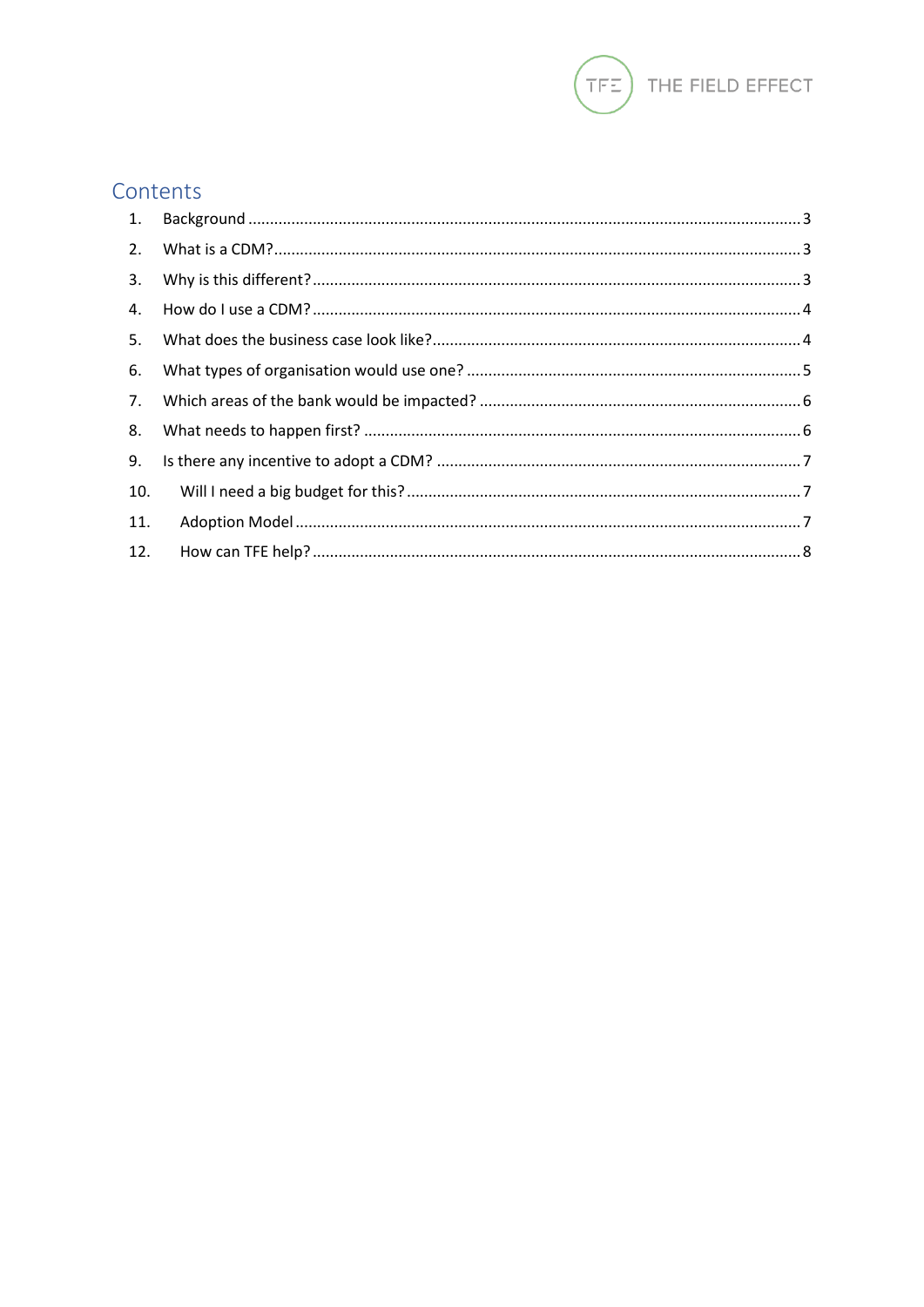

## 1. Background

<span id="page-2-0"></span>For over 20 years banks and financial institutions have been trying to implement common data and process standards across the business, usually internally and from the bottom up, frequently driven by a Chief Data Officer or equivalent. The motivation for this approach seeks to provide the ability to move, analyse and deconstruct transaction data in an efficient way – to reduce complexity and costs and improve internal visibility and transparency across non-aligned business or product verticals. Since 2016 the BCBS 239 standard, 'Principles for effective risk data aggregation and risk reporting', has also driven an enterprise agenda to strengthen banks' risk data aggregation capabilities and internal risk reporting practices, in turn, enhancing the risk management and decision-making processes at banks. Some banks have been successful in implementing an internal standardised approach in some product domains, but these seldom deliver benefits outside of the organisation.

In recognition of the complex, disjointed, costly and opaque state of the derivatives market in September 2016 ISDA drafted a whitepaper 'The Future of Derivatives Processing and Market Infrastructure' followed in 2017 by a programme to reduce inconsistencies between firms and address the data and process standards issues and prepare a foundation for new technology. The outcome has been the development of version 1.0 of the ISDA Common Domain Model with the goal to increase automation, improve efficiency, reduce complexity and lower costs. ISDA has created a common representation of trade events to deliver a standardised approach to trade lifecycle and post trade operations and product data.

This introductory document aims to summarise a general perspective on a Common Domain Model and to consider an application to an alternative market – Securities Finance.

#### 2. What is a CDM?

<span id="page-2-1"></span>Ayaz Haji, head of … technical architecture and data strategy at Goldman Sachs, explained the term: "For our industry, we have a set of actions, life-cycle events, products, that we, as an industry, care about and we, as an industry, exchange data about. Really, the common domain model is a single definition of those things, according to the market structures that we have"<sup>1</sup>

In principle a common domain model seeks to codify best practice and define a granular, detailed taxonomy for the industry. It is effectively a blueprint for business and technology to operate under a common set of instructions used by all parts of the bank using and consuming products or data for this asset class.

ISDA designed their detailed CDM model to enable any derivatives business to design a financial product using exactly the same building blocks and deriving exactly the same cashflow outputs.

## 3. Why is this different?

1

<span id="page-2-2"></span>Across most asset classes and product groups there is an underlying trend toward digitisation, driven by demands for standardisation, efficiency and reduced costs. In fact the noise around distributed ledgers is a consequence of this goal. But, the evolution of DLT should ideally be supported by interoperability. Each asset type should be supported by a number of different databases, vendor products or DLTs, each of which uses a common representation of the same 'industry' data set and product function.

<sup>&</sup>lt;sup>1</sup> Risk.net Our Take by Duncan Wood 15<sup>th</sup> May 2017 [www.risk.net/our-take/5265106/welcome-to-the-new](http://www.risk.net/our-take/5265106/welcome-to-the-new-isda-more-ambitious-than-the-old-one)[isda-more-ambitious-than-the-old-one](http://www.risk.net/our-take/5265106/welcome-to-the-new-isda-more-ambitious-than-the-old-one)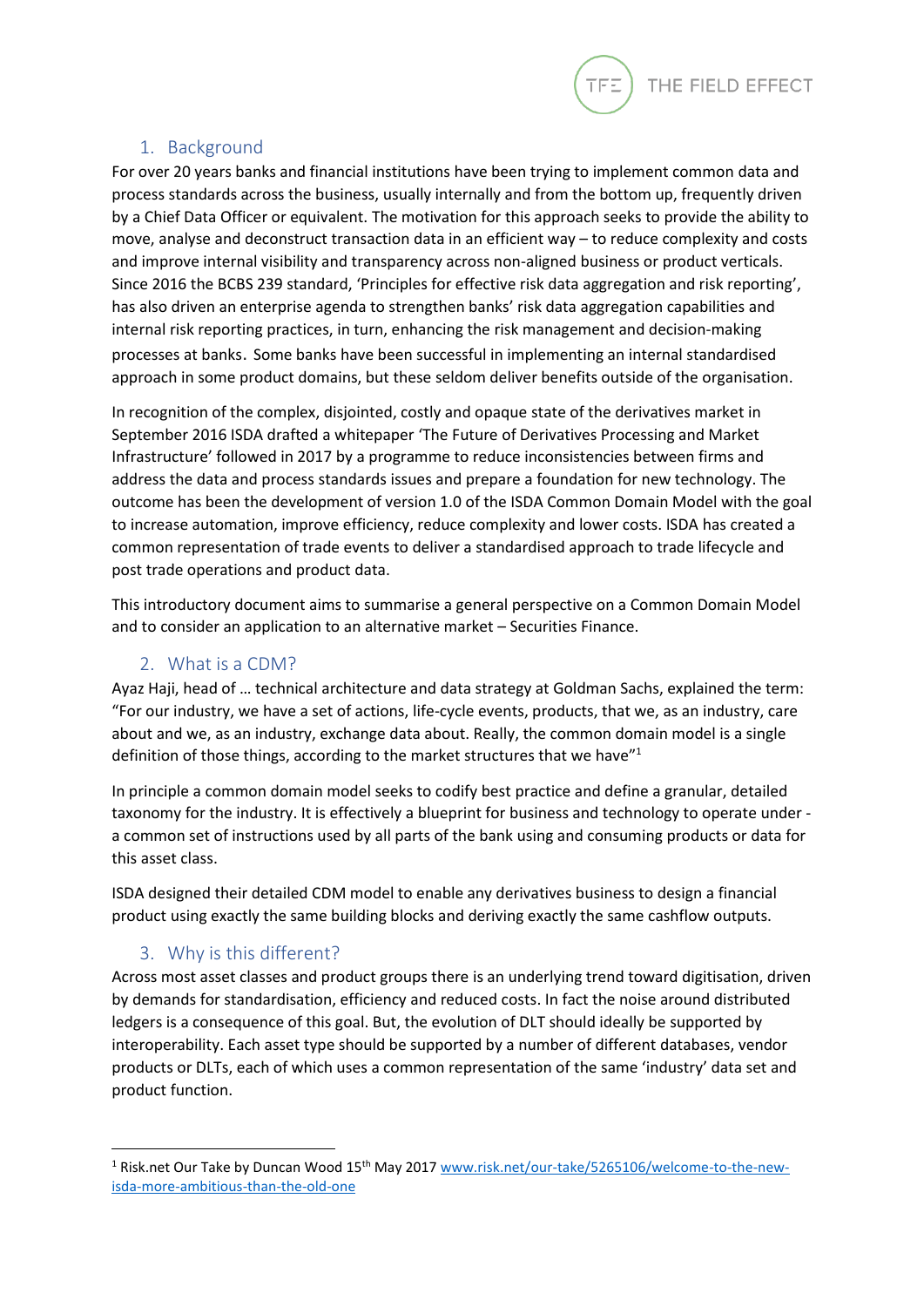An industry wide model for DLT is still a way off. But the foundation for a federated DLT solution can be architected today to deliver transformation in incremental steps, each delivering a meaningful \$ business benefit.

So, a key foundation to next generation technology is the database model and codified industry best practice. This foundation must have an adoption model that delivers value at each stage of the journey. If the initial cost of adoption is too high participants will not adopt it.

Vendor, and indeed in-house, technology for many financial assets is nearing 30 years old. The implementation of new booking models, data and product creation for these systems is too expensive. A cost-effective interim step is needed to bridge the divide and facilitates change.

#### 4. How do I use a CDM?

<span id="page-3-0"></span>Firstly, the design of the CDM must be intelligent. For example, if the model taxonomy and best practice is entirely brand new - the delta between existing business and data models will be too high - the cost of adoption will be high. The model design must be a 'common denominator' to current industry best practice.





An initial use case could be for regulatory reporting. For example, EMIR or SFTR. Under SFTR ESMA has done a good job of defining the available field contents for SFTR reporting, but the industry still supports several 'nonstandard' industry practices e.g. on leg and off leg booking, trade times etc. The CDM approach would be to codify the best practice.

エロニ

THE FIELD EFFECT

McKinsey noted in 2016 that fundamental barriers to banks BCBS239 compliance is driven by a lack of a highquality data architecture and a lack of front office controls. A CDM model starts to provide the robust standardisation and controls needed to support lower cost compliance.

#### 5. What does the business case look like?

<span id="page-3-1"></span>An incremental approach to CDM deployment will bring a range of business benefits to an adopter:

- Optimised approach to legacy systems. Provide a common foundation for new technologies like distributed ledger, cloud and smart contracts to facilitate data consistency. A CDM model will support a tactical step to deploy a process and business model that will enable IT to deploy better technology at a lower cost.
- Improved regulatory data organising all internal source data into a common repository will enable consistency in regulatory compliance and reporting and the quality of the regulatory reporting output will be higher, leading to fewer exceptions from the TR, ARM or NCA.
- Lower internal front to back and external reconciliation costs Reduce the current need for continual reconciliations to address mismatches caused by variations in how each firm records trade lifecycle events on each system of record within the bank. The data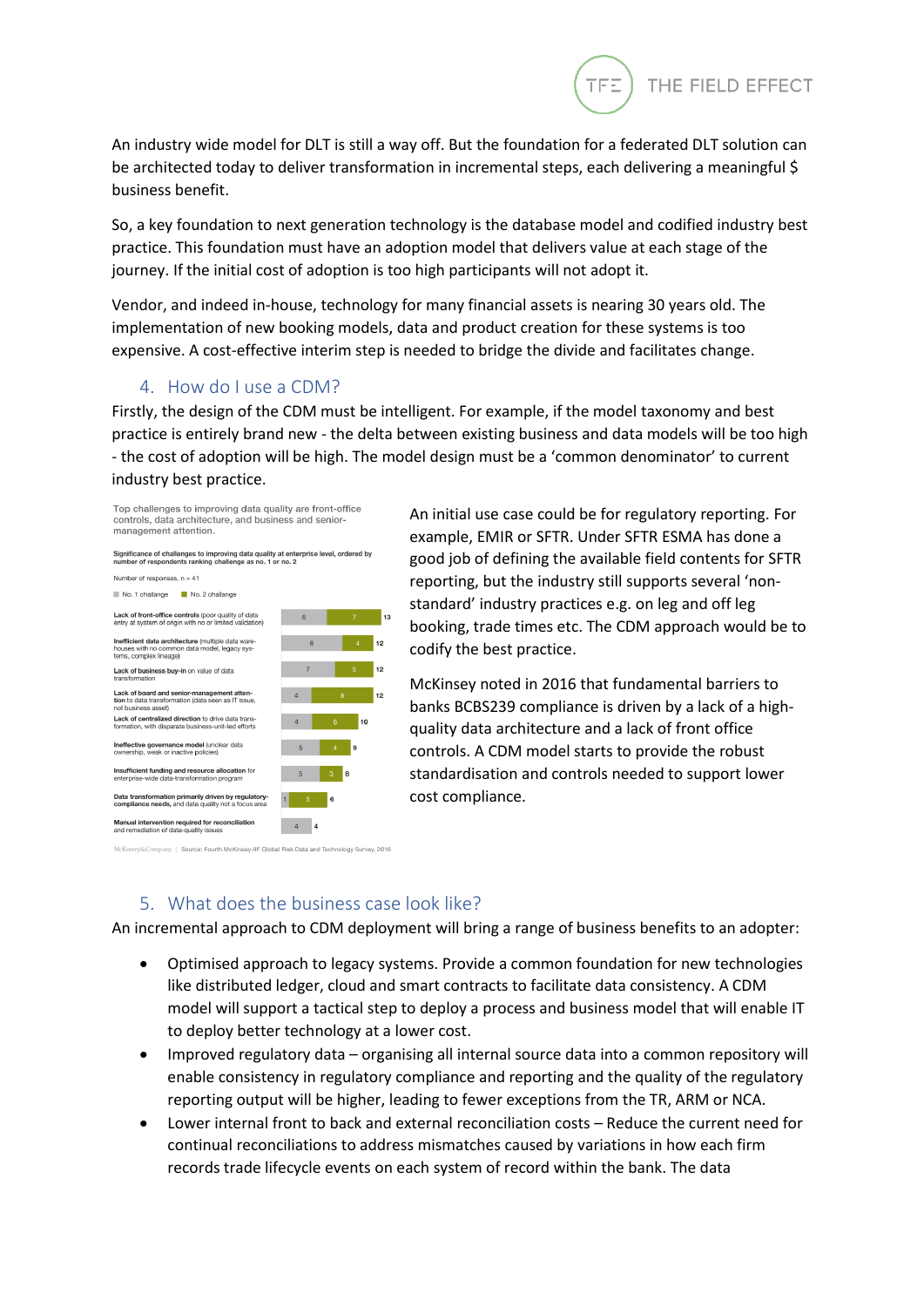

transformation, aliasing and tolerance requirements will be lower due to higher quality source data

- Fewer exceptions material breaks will still be captured at the pre-match process but all parties to the transaction will have reduced friction; better reconciliation processes will reduce exceptions
- Improved data analytics internal bank data sets are frequently impacted by multiple operations functions creating non-standard attributes. The ability to create meaningful value from these data sets will be increased if the CDM is adopted
- Better risk data and consumption of cashflow data for risk modelling (inc. BSBC239 and FRTB benefits) – as above
- Data governance incremental CDM adoption by product type or asset class will bring data improvements while avoiding enterprise wide data mandates across all products. Assuming a successful adoption model, adjacent products or assets can be added
- Client business Lower cost of processing will enable banks to win client business based on cheaper pricing and improved services
- Accelerate greater automation and efficiency in the market through the facilitation of interoperability across firms and platforms

By aggregating multiple efficiencies across the trade lifecycle, across banks and market infrastructure provider the total business benefit has the potential to be significant.

Estimates of the cost benefit potential for derivatives ranges between \$3bn and \$7bn globally

## 6. What types of organisation would use one?

<span id="page-4-0"></span>Any market participant creating, processing, sharing, reconciling or reporting data.



Any organisation spending significant time, effort and money on transforming data, reconciling data or managing exceptions will accrue significant benefits through the reduction in friction and increase in efficiency. The value of a CDM adoption model will increase with each participant adopting the model.

Buyside, brokers, banks, CCPs, CSDs, TRs and regulators will all

accrue a benefit from a CDM through reduced costs, lower friction and increased efficiency.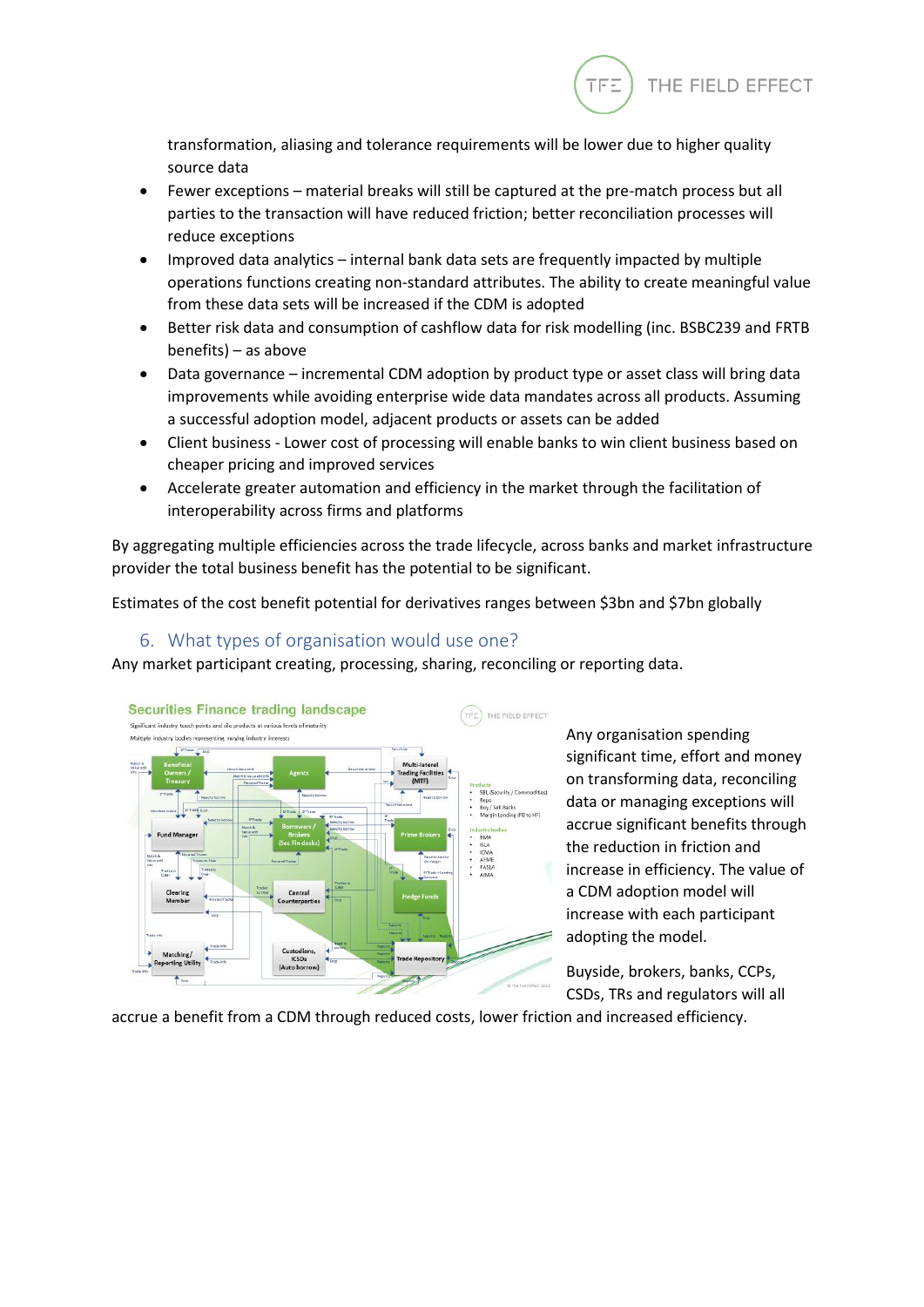

## 7. Which areas of the bank would be impacted?

<span id="page-5-0"></span>

Impact analysis conducted by The Field Effect indicates a CDM model could have a wide-reaching business benefit across many business segments within Securities Finance

Front office will benefit from using standardised, packaged product modules, affirmation and allocations processes will improve.

Middle Office and Operations benefit from reuse of golden

record and standardised processes and data. Reconciliations and exceptions will be lower. Settlements and payments will also benefit from access to a CDM model.

Risk will be able to consume the correct, standardised raw data for risk calculations and FTRB stress testing.

CDO and Data governance – where banks have faced a challenge to converge multiple business into a single centrally mandated data model (EDM Council FIBO?), and been challenged to deliver this approach in a consistent and cost effective model, the Data group will have the potential to deliver an industry convergent data model implemented by business in an effective and efficient way.

# 8. What needs to happen first?

<span id="page-5-1"></span>Impact analysis conducted by The Field Effect indicates a CDM model could have a wide-reaching



business benefit across many business functions within Securities Finance

TFE recommends that any new CDM model utilising industry best practice across SBL, Repo and Prime Brokerage (Margin Lending) would be designed utilising the ISDA CDM framework.

Initially TFE is recommending an analysis of current industry participant process, systems and data models across the in-scope asset classes. Once complete, a SecFin CDM model will align with the derivatives model and will allow improved efficiencies for banks.

The outcome is expected to be a best fit minimal delta

between current industry participant processes, systems and data and the new CDM model.

Once the CDM is defined TFE is recommending a first step to find an aligned partner(s), counterparty or client and develop a PoC and stage 1 adoption model.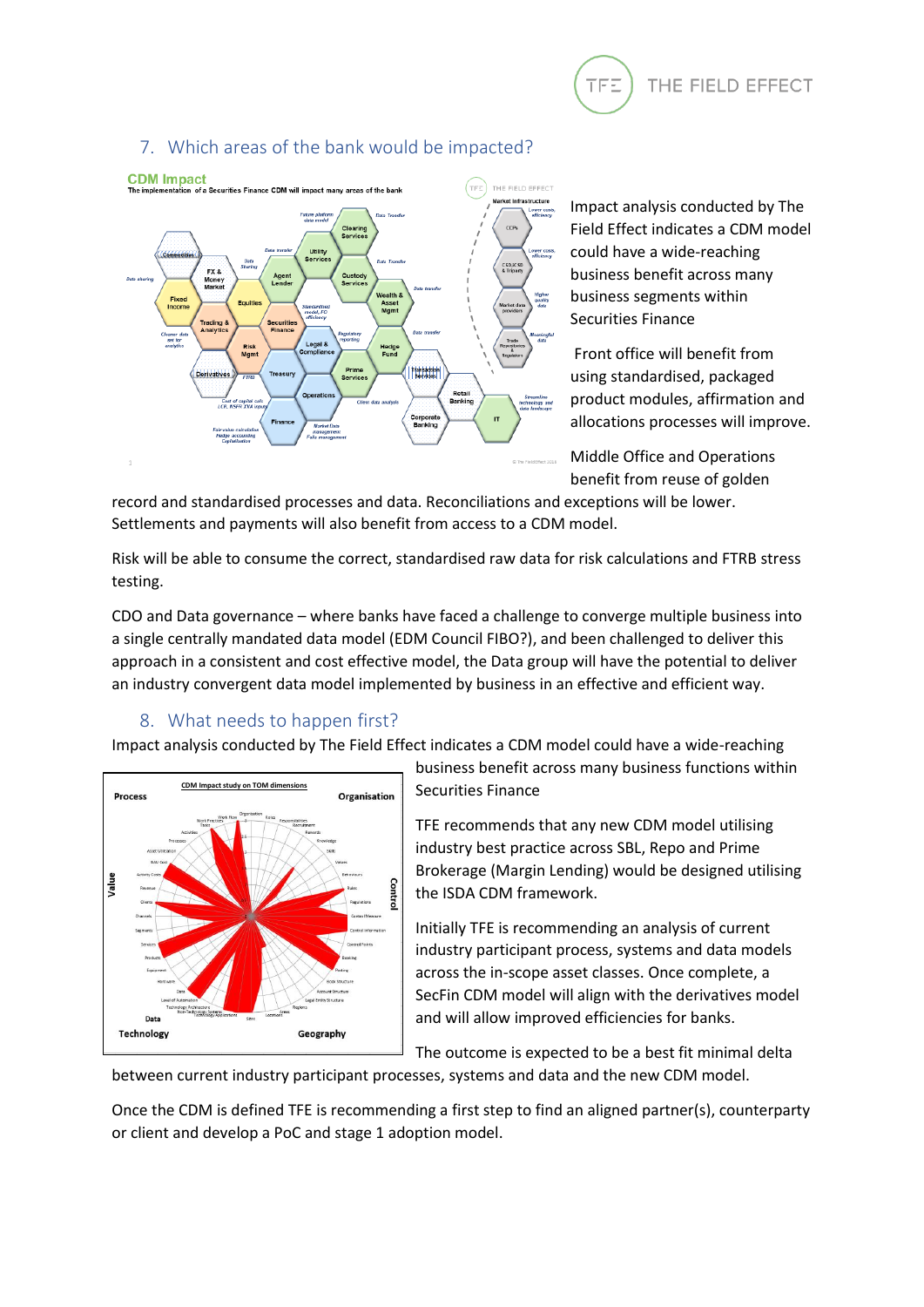

## 9. Is there any incentive to adopt a CDM?

<span id="page-6-0"></span>Preliminary evidence suggests that the banking industry as a whole, and the Securities Finance industry itself, carries significant internal costs for fails, exceptions and settlement issues which will support a robust business case.

For industry service providers, the adoption and support for a CDM approach will reduce the transformation costs and increase levels of automation. TFE anticipates that these service fees could be lower to provide an incentive to adopt the new CDM model.

This CDM will be encapsulated in TFE Modus, which can help banks identify an efficient adoption model and roadmap.

# 10.Will I need a big budget for this?

<span id="page-6-1"></span>Adopting an asset specific CDM model, with a focus on adding business functions and products incrementally will be cost effective and should return in year ROI.

The initial cost of implementation will be dependent on the delta between the current processes, systems and data, and the CDM model. If the delta is large then the cost will be higher, but the benefits higher also.

The adoption model deployed will need to take into account other demands on budget, capacity to execute and appetite to drive incremental transformation across the end to end business processes.

The goal is to deliver a foundation framework for internal and external bank processes that is pragmatic and practical and provide a mechanism to unlock incremental value.

By comparison, the alternative approach of an internal enterprise CDM execution project would be a multi-year multi-million \$ project. An internal CDM model will not provide the industry interoperability that a standardised product/industry CDM can bring.

Given the range of business areas identified in Section 5, any CDM project should engage stakeholders across Sales, Legal, Front Office – business, Operations – settlements and payments, Reg and Compliance, Data, IT, Finance and the office of COO. In order to plan for a prototype or implementation, a pro-rated budget allocation could be drawn from each stakeholder group.

## 11.Adoption Model

<span id="page-6-2"></span>The steps to drive adoption of a strategic market initiative will require collaboration, cooperation and industry acknowledgement of the merits of a CDM model for each organisation and the broader marketplace. Another challenge to deliver the optimal benefits of CDM will be to deploy the CDM on a standardised global basis – the continuation of regional best practice and regional operating unit data standards will hinder the development of the business benefits. As a result, TFE has identified some initial steps to drive market engagement as follows:

- Education, explanation increase awareness, knowledge and understanding of what a CDM model can bring – efficiencies, cost savings and standardisation
- Support and trade association buy-in find senior visionary support for a strategic market initiative that has the potential to deliver long term business
- Member support and engagement to understand benefits spread messaging and education across the members